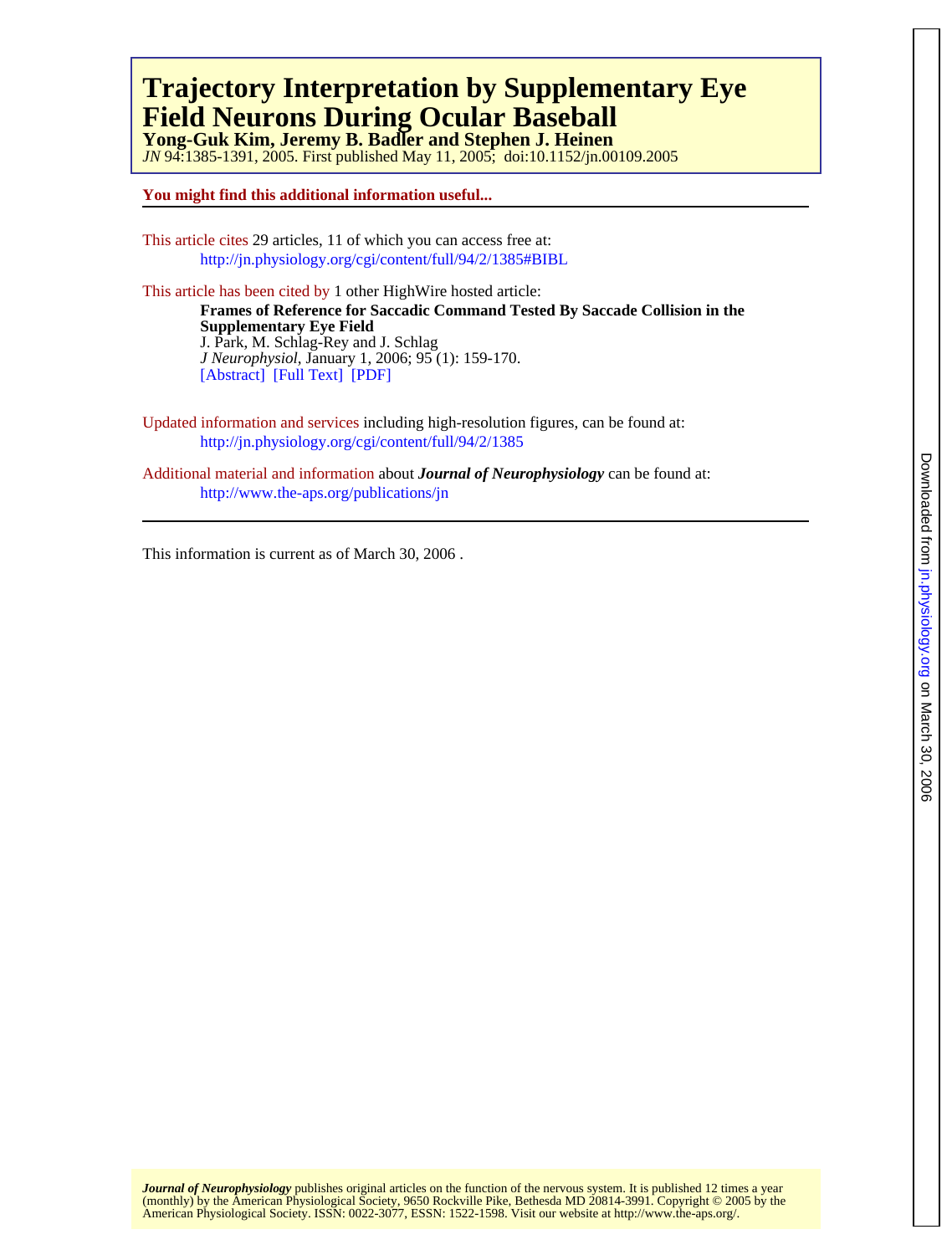# Trajectory Interpretation by Supplementary Eye Field Neurons During Ocular Baseball

### **Yong-Guk Kim,1,2 Jeremy B. Badler,<sup>1</sup> and Stephen J. Heinen<sup>1</sup>**

<sup>1</sup>The Smith-Kettlewell Eye Research Institute, San Francisco, California; and <sup>2</sup>School of Computer Engineering, Sejong University, *Seoul, Korea*

Submitted 31 January 2005; accepted in final form 19 April 2005

**Kim, Yong-Guk, Jeremy B. Badler, and Stephen J. Heinen.** Trajectory interpretation by supplementary eye field neurons during ocular baseball. *J Neurophysiol* 94: 1385–1391, 2005. First published May 11, 2005; doi:10.1152/jn.00109.2005. Good performance in the sport of baseball shows that humans can determine the trajectory of a moving object and act on it under the constraint of a rule. We report here on neuronal activity in the supplementary eye field (SEF) of monkeys performing an eye movement task inspired by baseball. In "ocular baseball," a pursuit eye movement to a target is executed or withheld based on the target's trajectory. We found that a subset of neurons in the SEF interpreted the trajectory according to the task rule. Other neurons specified at a later time the command to pursue the target with the eyes. The results suggest that the SEF can interpret sensory signals about target motion in the context of a rule to guide voluntary eye movement initiation.

#### INTRODUCTION

An object that moves in the environment could be predator or prey, a threatening projectile such as a tossed stone, or it might have no consequence at all. The odds of an animal's survival increase as its strategy to deal with moving objects becomes more sophisticated. Simple animals respond to moving objects reflexively. For example, the size of an object is sufficient for a toad to approach or to avoid it (Ewert 1980). However, the actions of primates are often guided by learned experience, as opposed to them being innate reflexes. Therefore to fully understand the neuronal control of primate behavior, it is critical to understand how the brain operates in the context of learned contingencies. This study was done to determine the role of the supplementary eye field (SEF), a structure involved in voluntary eye movement initiation, in interpreting a moving stimulus that signals an eye movement in the context of a rule.

Previous studies have shown that neurons in the SEF are active during saccadic (Schall 1991; Schlag and Schlag-Rey 1987) and smooth pursuit (Heinen 1995; Heinen and Liu 1997; Petit and Haxby 1999) eye movements. Stimulation here evokes saccades (Russo and Bruce 2000; Schlag and Schlag-Rey 1987; Tehovnik et al. 1999) and can facilitate pursuit initiation (Missal and Heinen 2001). These results suggest that the SEF participates in eye movement control. Other studies suggest a more specific role of the SEF in controlling voluntary eye movements. For example, it appears to participate in predictive and anticipatory smooth pursuit. Neuronal activity

during pursuit of predictable target motion has been observed here to peak before the predictable target events (Heinen and Liu 1997). A related result is that electrical microstimulation of the SEF can cause anticipatory smooth pursuit to begin earlier (Missal and Heinen 2004). It has also been shown that SEF neurons are more active for voluntary saccades directed opposite the target's location in the antisaccade task (Schlag-Rey et al. 1997).

Antisaccades, as well as predictive and anticipatory pursuit, are voluntary eye movements in the sense that they are executed without the direct guidance of a visual target and require learning. Because the SEF is involved in smooth pursuit, we wanted to know if this region might interpret the trajectory of a moving stimulus that may or may not become the target of an eye movement depending on a learned rule. The task we devised to test this is inspired by baseball, a sport that epitomizes interpreting a moving target in the context of a rule. A key feature of ocular baseball is the waiting period, during which the target moves and the animal must maintain fixation. A waiting period has been used before in laboratory go/nogo paradigms to study how eye or limb movements are planned in the SEF (Mann et al. 1988). In these paradigms, the animal plans the response while waiting and viewing a persistent stimulus. After the waiting period, a cue is given to move or not. In ocular baseball, the waiting period instead is imposed following the introduction of the cue, the moving target. Therefore neuronal activity related to interpreting the trajectory of that target can develop before activity related to the response occurs.

In ocular baseball, monkeys rotate their eyes and direct the fovea appropriately to "hit" and subsequently pursue with an eye movement a moving spot target (Fig. 1). Here, the animal must pursue the target if it crosses a visible strike zone ("strike" trials), and withhold eye movements if it does not ("ball" trials). Thus the trajectory of the target is a cue indicating whether the animal should make or withhold an oculomotor response. It was found that one population of neurons in the SEF reflected the state of the cue. At a later time, another population was activated before and during a movement on strike trials. The results suggest that the SEF can interpret a cue in the context of a rule to guide eye movement behavior.

Address for reprint requests and other correspondence: S. J. Heinen, Smith-Kettlewell Eye Research Inst., 2318 Fillmore St., San Francisco, CA 94115 (E-mail: heinen@ski.org).

The costs of publication of this article were defrayed in part by the payment of page charges. The article must therefore be hereby marked "*advertisement*" in accordance with 18 U.S.C. Section 1734 solely to indicate this fact.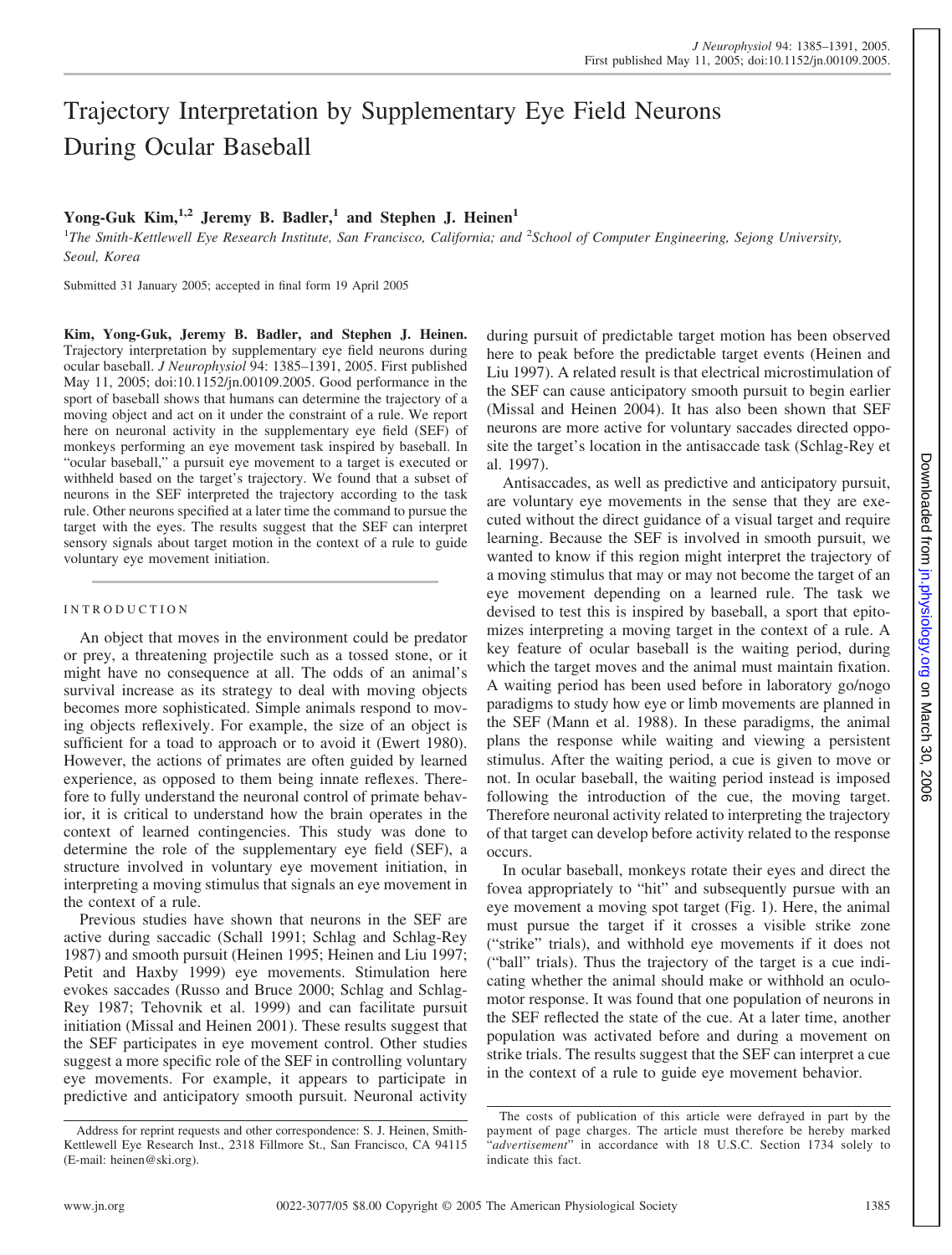

FIG. 1. The ocular baseball paradigm. *A*: spatial layout. The animal fixates a red spot illuminated on the screen. Surrounding this spot is a visible, square "strike zone" that subtends 12°. An illuminated target begins to move from 1 of 2 20° eccentric positions in either the left or right periphery. If the target crosses the strike zone (strike trial, green), the animal must follow it with the eyes. If the target bypasses the strike zone (ball trial, red), the animal must withhold eye movements and maintain fixation. Order of presentation of trajectory angles was random in these experiments. The dotted line indicates in all plots when the target intersects the leading edge of the strike zone. *B*: sequence of events. Fixation point is illuminated and 500 ms after the monkey acquires it, the target appears and begins to move. Trajectory of the target is also the cue, specifying to the animal whether or not to follow it with the eyes. Waiting period overlaps time during which the cue evolves. Dashed and dotted lines define limits of the waiting period.

#### METHODS

Two male rhesus monkeys (*Macaca mulatta*; referred to as GU and SA) weighing between 5 and 7 kg were used in the study. All procedures were approved by the Institutional Animal Care and Use Committee and were in compliance with the guidelines set forth in the United States Public Health Service Guide for the Care and Use of Laboratory Animals. Monkeys had scleral coils, head restraint devices, and recording chambers implanted previously (Missal and Heinen 2001). Chambers were both located 24 mm anterior (Horsley-Clark coordinates), centered on the midline for GU and 5 mm right of the midline for SA. Monkeys were seated in a primate chair with head fixed 40 cm from a tangent screen in a dimly lit room. The baseball target was a 0.5° bluish-white spot of light (luminance = 2 cd/m<sup>2</sup>) projected by an oscilloscope onto the screen (luminance  $= 0.05$ )  $\text{cd/m}^2$ ). The fixation point was a 0.5° red spot generated by a projection LED. The strike zone was a clearly visible 12°-wide white square, displayed in the center of the screen with a slide projector for the entire trial.

Monkeys began the trial by fixating the red spot in the center of the screen. The baseball target appeared 20° eccentric, randomly on the left or right, and began to move toward the center of the screen. Possible angles were  $\pm 5$ ,  $\pm 10$ , or  $\pm 15^{\circ}$  (strike targets) and  $\pm 30$ ,  $\pm 40$ , or  $\pm 45^{\circ}$  (ball targets) with respect to horizontal. In an individual trial block, all strike angles had the same magnitude, as did all ball angles. Target speed was between 20 and 40°/s, and was also constant in a trial block. The waiting period was defined as the time between when the target began to move and when the target crossed the invisible vertical line defined by the leading edge of the plate (Fig. 1*A*). Hence the duration of the waiting period varied as a function of target angle and speed. Monkeys were required to maintain their gaze in a 3° electronic window centered on the fixation point during this time, or the trial was aborted. After the waiting period, in strike trials, the monkeys had to track the target and maintain eye position within a 5° window centered on the target. In ball trials, the animals had to maintain fixation within a 6° window. In either case, an error aborted the trial. On successful completion of the trial, monkeys received a few drops of liquid reward. Only data from correct trials are reported. The intertrial interval was 500 ms.

Eye movements were recorded with implanted scleral coils. Angular eye position was sampled at 1 KHz and stored on disk for off-line analysis. Eye velocity was obtained by off-line digital differentiation of the position records, and passed through a twopole Butterworth filter (cut-off  $= 50$  Hz). Pursuit onset time was calculated from eye velocity using a linear regression method (modified from Kao and Morrow 1994). Saccades were not removed from the records. Single neurons were recorded from the SEF using tungsten microelectrodes (FHC) with an impedance of 1.0 –1.5 MOhm, tested at 1,000 Hz. To obtain a continuous representation of the instantaneous neuronal activity in time, spike occurrences were convolved with a Gaussian function (sigma  $= 30$ ) ms) to yield spike density.

To determine the time that neuronal activity became different for ball and strike trials (separation time), we applied a Wilcoxon ranksum test to the instantaneous spike density values at each time-point in the interval of 500 ms before to 1,000 ms after target motion onset. Separation time was defined as when the *P* value of the ball/strike activity difference reached significance (0.05) and remained significant for  $\geq 100$  consecutive ms.

#### RESULTS

We recorded 55 neurons from two monkeys performing the ocular baseball task. Thirty-four of these fell into two distinct classes and are analyzed here. Neurons of the first type were active in strike trials, but not ball trials, and therefore will be referred to as "strike neurons." The results from a typical strike neuron are shown in Fig. 2*A*. Note that the activity in the strike trials was strong but that the neuron was virtually silent in the ball trials when the animal had to maintain fixation. For each neuron, mean activity in strike and ball trials was calculated over the interval from target motion onset until reward onset. The strike to ball activity ratios are plotted in Fig. 2*B*. Asterisks indicate significance (Wilcoxon rank-sum test,  $P < 0.05$ ).

The other class of neurons responded specifically during the waiting period (Fig. 3). The neuron shown in Fig. 3*A* responded preferentially to ball targets. Other neurons preferred strikes. Because this differential activity was limited to the waiting period, it appeared related to the cue and not the motor response. Therefore these cells appeared to be interpreting the trajectory of the target in the framework of the rule governing ocular baseball. We refer to them as "cue neurons." As before, the strike to ball (if the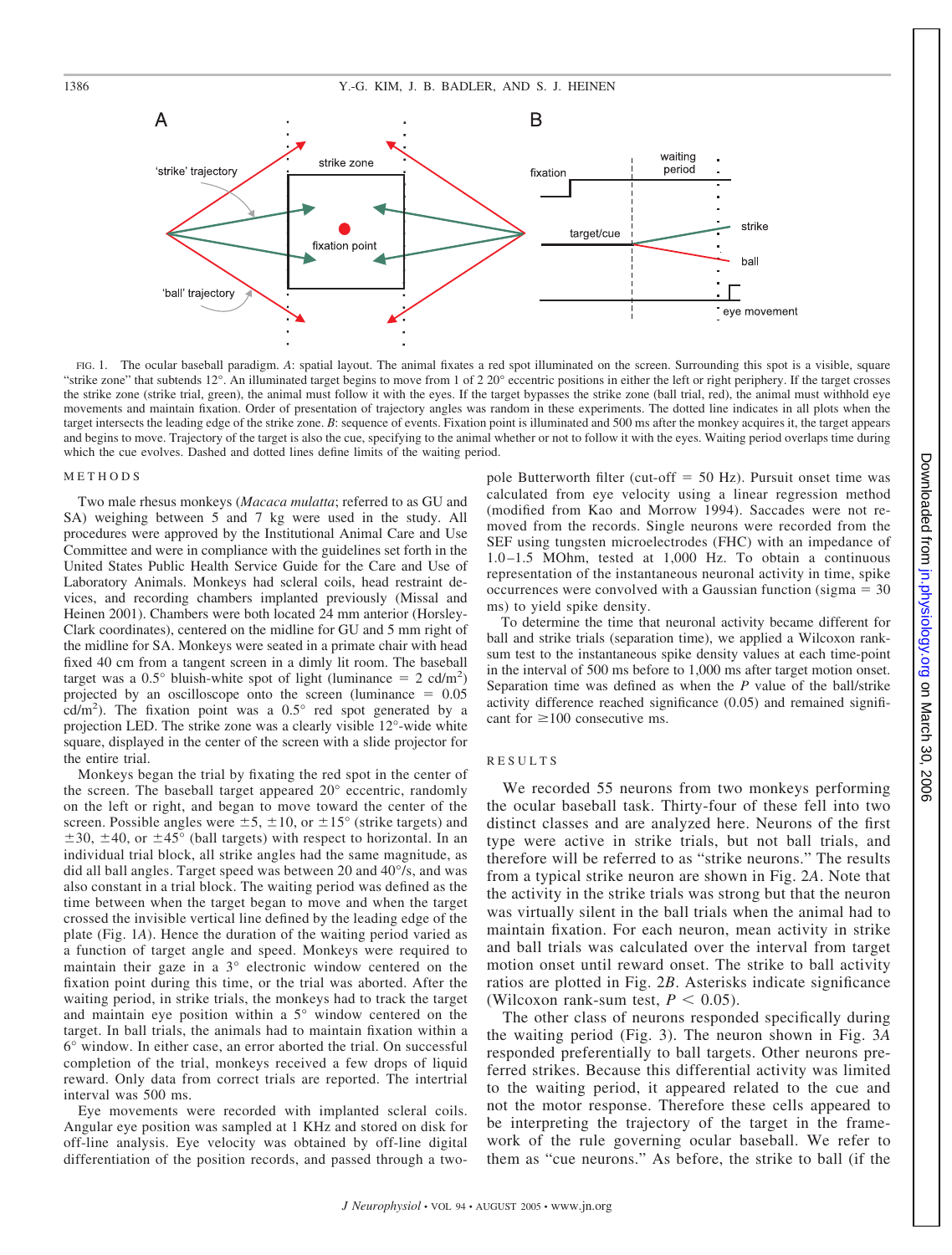

FIG. 2. Neuronal activity and ocular behavior during the task for strike neurons. *A*: rasters show the activity of a single neuron from multiple trials, grouped together here for each of the 4 strike trajectories  $(\pm 5^{\circ};$  top) and each of the 4 ball trajectories tested  $(\pm 30^{\circ}; bottom)$ . Icons on the *left* indicate the trial type (strike or ball), and arrows on the *right* show the angle of target motion used to obtain the rasters in each group. Solid, continuous line superimposed on rasters shows activity averaged over the entire block as a spike density function (green for strike trials, red for ball trials). Dashed line represents time that the target appeared, and dotted line represents time that it crossed the leading edge of the strike zone. Trials were aligned on target appearance. This neuron had higher activity in strike trials than in ball trials. Below the neuronal data are displayed the raw horizontal eye velocity traces from only the 1st 2 trials tested at each angle for clarity. Small spike-like incursions represent saccades, which have been clipped at 50°/s, and smoother traces pursuit eye movements. Note that small eye movements can occur before the target crosses the strike zone, provided that eye position remains within an electronic window set equal in size to the strike zone. *B*: ratio of mean strike to ball activity for all cells. Asterisks indicate significance.

neuron preferred strikes) or ball to strike (ball preference) activity ratio for the waiting period was computed and is plotted in Fig. 3*B*. Again asterisks indicate significance (Wilcoxon rank-sum test,  $P < 0.05$ ). There was no systematic topographical distribution of strike and cue neurons, although cells of the same type were often found in the same penetration.

In a visual area of the brain, the baseball task could be used to assess the receptive field of a neuron by characterizing activity for the different directions of motion during the waiting period. One concern with the cue cell data are that a significant difference between strikes and balls could arise merely if higher activity for a single direction of motion biased the mean activity in either the strike or ball trials to significance. However, this was not the case. Figure 4 shows examples of typical tuning curves for strike and ball cue neurons. These cells were not selective for a specific angle of target motion; rather, they signaled differentially whether the target would cross the plate or not. For all of the cue cells, we performed a Kruskal-Wallis ANOVA on the spike counts during the waiting interval, grouped by target direction. Ball and strike trials were analyzed separately. No significant activity difference was observed  $(P < 0.05)$ between strike directions in 14 of 17 cells and ball directions in 14 of 17 cells. The unique selectivity of the cue neurons for a rule-defined set of angles therefore distinguishes them from motion-selective neurons in the middle temporal (MT) (Albright 1984; Dubner and Zeki 1971; Maunsell and Van



FIG. 3. Cue neurons. *A*: activity of a single cue neuron and accompanying eye movements. Note that the activity of this cell was greater during the waiting period for balls ( $\pm 40^{\circ}$ ) than for strikes ( $\pm 15^{\circ}$ ). Other cue cells showed higher activity for strikes. Details as in Fig. 2. *B*: activity ratios for all cue cells. For strike-preferring cells, the strike to ball activity ratio was calculated and plotted on the upper axis (green bars). For ball-preferring cells, the ball to strike ratio was used, plotted on the lower axis (red). Asterisks indicate significance.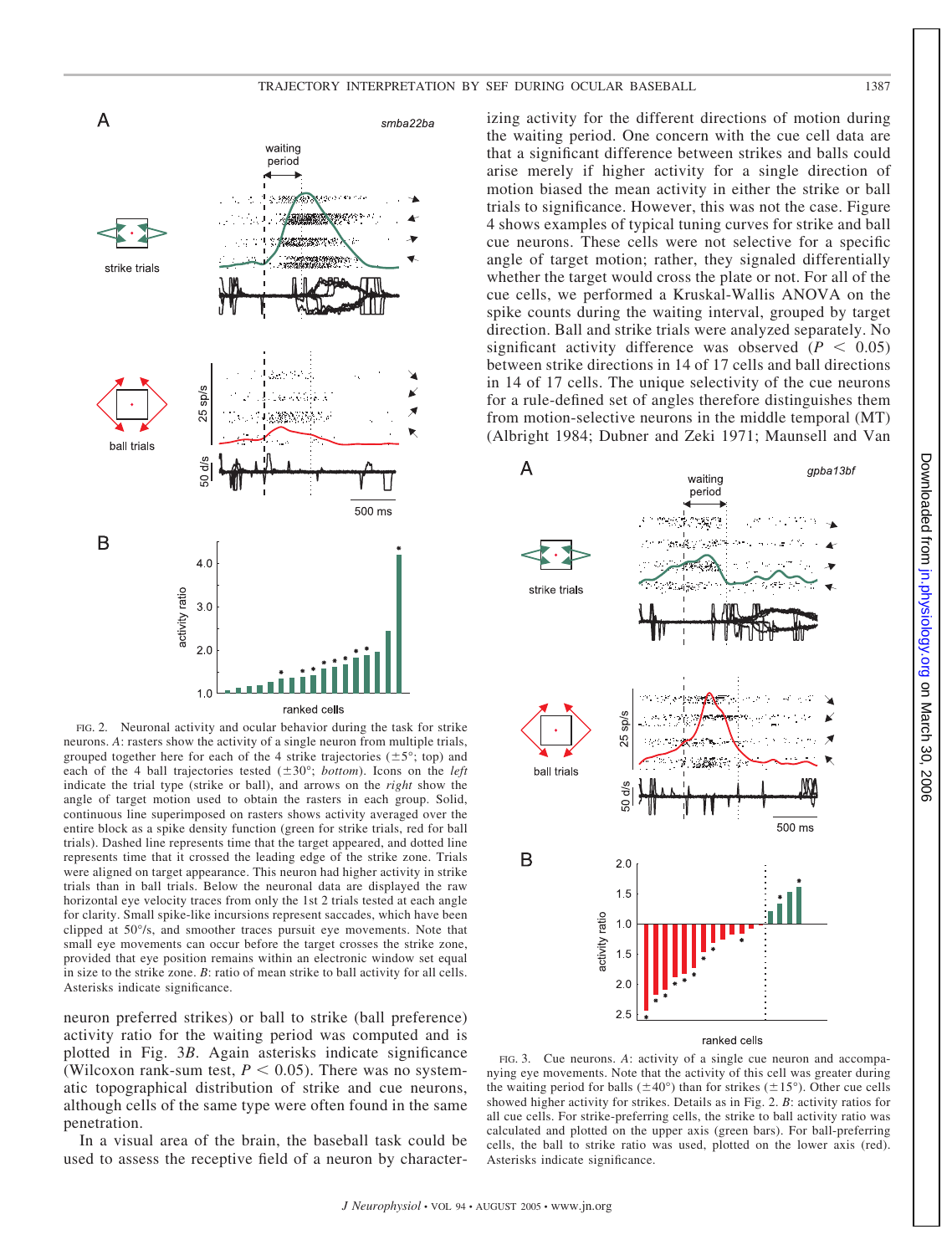

FIG. 4. Tuning functions of cue neurons. *A*: mean activity during the waiting period of a cell that preferred strike trajectories. Note overall higher activity for strikes, regardless of target approach angle. Strike angles are shaded in green, whereas ball angles are shaded in red. *B*: neuron that preferred ball angles. Details as in *A*. Error bars indicate SE.

Essen 1983) and the medial superior temporal (MST) (Zeki 1980) regions of the brain that process visual motion.

Given their respective responses, it is plausible that the cue cells signal to the strike cells whether to initiate a movement or not. If this is the case, the cue cells must interpret the trajectory of the target before the strike cells are differentially activated, and the strike cells in turn must respond before pursuit is initiated. To determine the time that a given neuron discriminated strikes from balls (separation time), we tested when the difference in neuronal activity for these conditions became significant with a ranksum test applied at each time-point (Fig. 5*A*; see METHODS). The median separation time for cue cells was 142.5 ms (mean, 185.2 ms) after target motion onset, and the median separation time for strike cells was 400.5 ms (mean, 368.9 ms; Fig. 5*B*). To compare these neuronal latencies with movement initiation time, we also plotted pursuit onset as a cumulative probability function. Median pursuit latency was 463.0 ms (mean, 495.2 ms). These results suggest the sequence by which neuronal processing in the SEF unfolds over time during ocular baseball, with cue cells interpreting the trajectory of the target, and strike cells conveying a movement trigger.

The cue cell activity could be used to interpret the trajectory of the target, but is it? Because a rapid response to the target was not required, it could be that the animal was ignoring the cue and merely pursued the target if and when it entered the strike zone. To investigate this, pursuit latency was calculated with respect to when the target crossed the plate and plotted in Fig. 6. The distribution is not consistent with a reactive movement; rather, pursuit often begins well before the target crosses the plate, providing evidence that the target's trajectory was used by the monkey to guide its response.

#### DISCUSSION

We report here on the activity of single neurons recorded in the SEF of monkeys performing an ocular baseball task that was designed to investigate cognitive components of preparatory neuronal activity. In the sports of baseball (Bahill and Laritz 1984) and cricket (Land and McLeod

2000), the decision of whether to swing the bat at an approaching ball requires that the batter interpret the ball's trajectory in the context of a rule. During ocular baseball, cue neurons in the SEF were differentially active for strikes and balls. Another population of neurons, the strike neurons, was active for movement execution. The time that the cue cells differentiated the target motion preceded the time that strike cells became active, which in turn led the movement execution, suggesting the sequence of neural events from cue interpretation to behavior.

In a natural setting, after an animal has discriminated the trajectory of a moving object, it must decide whether or not to act on it. In primates, the decision is usually based on learned information regarding the potential benefits of avoiding or acquiring the object. Ocular baseball is designed to explore the neuronal substrate of this behavior. In the classic go/nogo task, where the waiting period occurs before the cue is given, the cue and movement activity are confounded.

In ocular baseball, the cue coincides with the waiting period. This allows cue-related activity and movement-related activity to be assessed independently. Ocular baseball imposes the added constraint over discrimination tasks that, not only must the animal discriminate a target's trajectory, it must then make or withhold an eye movement after evaluating that trajectory in the context of a rule.

In this task, the activity of strike cells preceded the eye movements and continued during them. This type of cell is likely from the class of SEF neurons previously reported to be involved in movement preparation and execution. Movement-related activity here has been observed to accompany simple, visually guided saccades (Lee and Tehovnik 1995; Schall 1991; Schlag and Schlag Rey 1987). When tested with a go/nogo paradigm, preparatory set activity preceding saccades has been observed (Schall 1991). Movement-related activity also been reported to accompany smooth pursuit (Heinen 1995). When tested with predictable target motion, some SEF neurons have been shown to exhibit activity that precedes, or anticipates, predictable target events during pursuit (Heinen and Liu 1997). The SEF projects to the superior colliculus (Huerta and Kaas 1990), which is involved in saccade (for a review, see Sparks and Hartwich-Young 1989) and smooth pursuit generation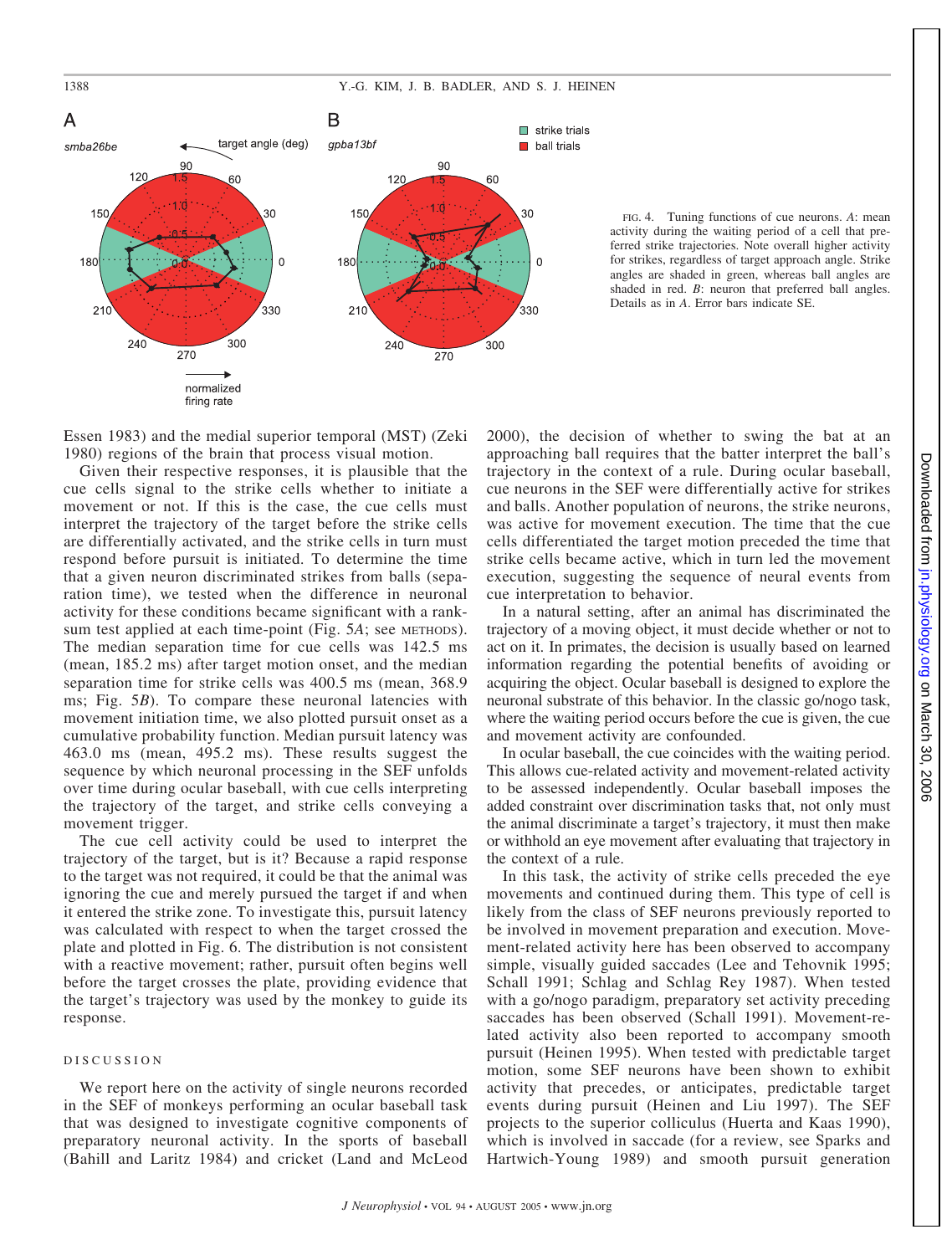

time re: target motion onset (msec)

(Krauzlis et al. 2000) and also projects to nucleus reticularis tegmenti pontis (NRTP) (Huerta and Kaas 1990), which plays a role in pursuit (Suzuki et al. 2003). Therefore movement planning and execution activity of the strike cells might trigger or modulate the movement command generated in these brain stem structures. Further evidence for this is that the strike cells became active on average 62.5 ms before the movement, similar to the latencies of saccades evoked from the SEF by microstimulation (Russo and Bruce 2000).

The cue cells that we recorded in this study were differentially active for strikes and balls and seem to be involved in interpreting target trajectory in a rule-governed framework for several reasons. Because the differential activity was limited to the waiting period, it was probably related to the cue and not the movement itself. Nor were these simply visual-motion neurons, because we found little evidence of selectivity for any specific direction of target motion (see Fig. 4), contrary to what is seen in motion processing areas

such as MT (Maunsell and Van Essen 1983; Zeki 1974). Neurons in MT can make fine discriminations about the direction of motion of random dot patterns (Britten et al. 1996) and are likely used in the earliest phase of baseball, when trajectory angle must be discriminated before the rule is applied. The tuning functions of cue neurons were very different from MT neurons and remarkable in that the highest activity accompanied four different directions of target motion, as opposed to one as is usually observed (Maunsell and Van Essen 1983; Zeki 1974). Furthermore, these neurons interpreted the trajectory on average 258 ms before the strike cells, a sufficient lead time for them to convey the decision to the strike cells to become active. To shed more light on whether the strike cells, and the animal, were "reading out" the decision of the cue cells, it is important to know if cue cell activity agreed with the behavior on error trials. Unfortunately, the relatively low error rate  $(0.5\%)$  precluded a meaningful analysis of this relationship.

FIG. 5. Sequence of neuronal activation in the supplementary eye field (SEF) and behavior during ocular baseball. *A*: determining ball/strike separation time. Separation time was defined as when the instantaneous spike density values for strike and ball trials became significantly different and remained significantly different for 100 ms (see METHODS). Activity during ball trials (red line) separates and becomes significantly different from activity for strike trials (green line) when the *P* value (gray line) drops below 0.05. *B*: cumulative distributions of separation times for cue and strike neurons, as well as smooth pursuit latencies. Median separation time for cue cells (142.5 ms) preceded that of strike cells (400.5 ms), which in turn preceded median pursuit latency (463.0 ms). Dashed vertical line indicates beginning of waiting period. Cells that did not have a separation time within the analysis period do not appear in the cumulative plots (*n* 7 cue cells and  $n = 5$  strike cells).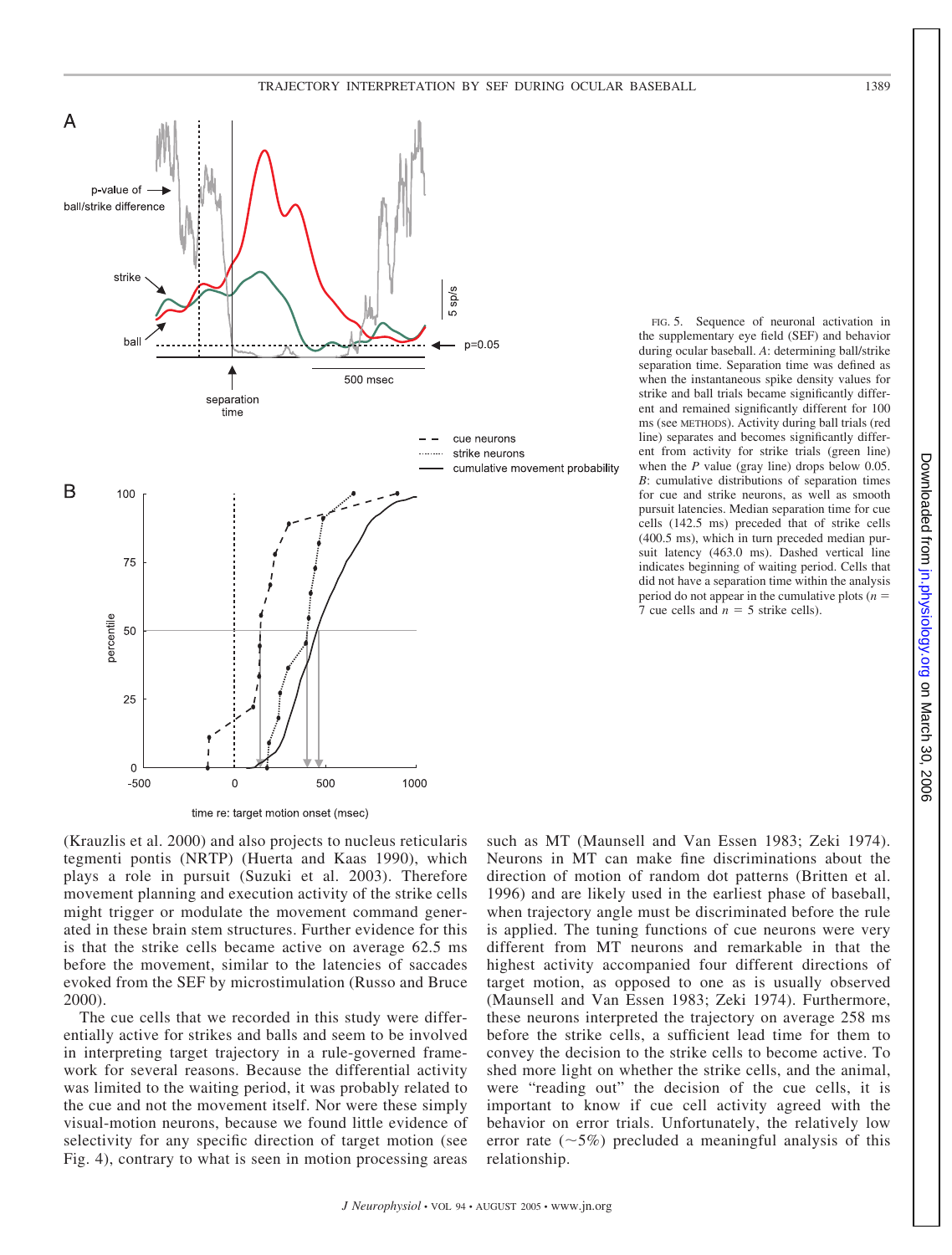



There are other potential interpretations of our cue cell behavior in the context of activity recorded from the SEF in other studies. One study found that some SEF neurons were more involved in object-centered coding than in coding for rules (Olson and Gettner 1999). In this study, SEF activity was higher for saccades made to one end of a target, regardless of whether the "rule" of the task was to saccade to that end or to the other end of the target based on a color cue. The target trajectories in our experiment could be thought of as boundaries of a virtual object, and cue cells, which are active when the target starts to move at the periphery, might be coding the edge of the virtual object. However, our cue cells responded equally well for left and right target motion, evidence against this. Another interpretation is that the cue cells are fixation neurons (Bon and Lucchetti 1992; Lee and Tehovnik 1995; Schlag et al. 1992), because a majority of them are active during ball trials when the monkey must maintain fixation. This seems unlikely because the activity of cue cells during the waiting period is very different for strikes and balls, despite that the monkey is fixating in both cases. Furthermore, during the movement period in ball trials when the monkey continues to fixate, cue cells do not show a consistent pattern of activity, sometimes even decreasing to baseline levels (e.g., see Fig. 3).

The relative times of neuronal and behavioral events during ocular baseball hint at the sequence of processing that transpires during the task. Cue cell separation occurred before strike cell separation, suggesting that the cue cells might notify the strike cells that a movement was, or was not, needed. The difference in median separation time (258 ms) is quite large, and therefore the cue cells likely did not directly trigger the strike cells; rather, strike cell activity was delayed until the appropriate time. In future work, we plan to take advantage of this delay to test whether the cue cells take longer to interpret more difficult trajectories, resulting in a later median separation time. The difference in separation times for the strike cells and movement onset was

62.5 ms, suggesting that this is the time necessary for the strike activity to affect the response.

Two other regions, the prefrontal cortex (PFC) and a section of premotor cortex (PMC) located posterior to the arcuate sulcus, have been shown to be active during ruleguided behavior (Wallis and Miller 2003). In that study, monkeys performed in a matching and nonmatching sample task. In it, the monkey was shown a sample picture and was cued to select at a later time a picture that was either the same as or different from the sample. The monkey had to continue holding a lever if the picture did not conform to the same/different rule and release it if it did. Neurons were selective for various aspects of the task, but in both areas, cells were the most selective for one of the rules or one of the behaviors. Both areas are reciprocally connected with the SEF (Huerta and Kaas 1990). It is possible that the SEF could be reading out rule-related information from these prefrontal areas, or alternatively, be their functional analog in the control of eye movements. Whether in cooperation with prefrontal cortex or not, our results suggest that the SEF may provide a linkage between interpreting a rule and issuing a movement command.

#### ACKNOWLEDGMENTS

We thank R. M. McPeek, E. L. Keller, and S.-N. Yang for helpful comments on the manuscript and S. Pilkington for technical assistance.

#### GRANTS

This work was supported by National Eye Institute Grant R01 EY-011720- 06.

#### REFERENCES

- **Albright TD.** Direction and orientation selectivity of neurons in visual area MT of the macaque. *J Neurophysiol* 52: 1106 –1130, 1984.
- **Bahill AT and Laritz T.** Why can't batters keep their eyes on the ball? *Am Sci* 72: 249 –253, 1984.
- **Bon L and Lucchetti C.** The dorsomedial frontal cortex of the macaca monkey: fixation and saccade-related activity. *Exp Brain Res* 89: 571–580, 1992.
- **Britten KH, Newsome WT, Shadlen MN, Celebrini S, and Movshon JA.** A relationship between behavioral choice and the visual responses of neurons in macaque MT. *Vis Neurosci* 13: 87–100, 1996.
- **Dubner R and Zeki SM.** Response properties and receptive fields of cells in an anatomically defined region of the superior temporal sulcus in the monkey. *Brain Res* 35: 528 –532, 1971.
- **Ewert JP.** Neurobiological basis for the recognition and localization of environmental signals. In: *Neuroethology*. New York: Springer-Verlag, 1980, p. 69-128.
- **Heinen SJ.** Single-neuron activity in dorsomedial frontal cortex during smooth pursuit eye movements. *Exp Brain Res* 104: 357–361, 1995.
- **Heinen SJ and Liu M.** Single-neuron activity in the dorsomedial frontal cortex during smooth pursuit eye movements to predictable target motion. *Vis Neurosci* 14: 853– 865, 1997.
- **Huerta MF and Kaas JH.** Supplementary eye fields as defined by intracortical microstimulation: connections in macaques. *J Comp Neurol* 293: 299 –330, 1990.
- **Kao GW and Morrow MJ.** The relationship of anticipatory smooth eye movement to smooth pursuit initiation. *Vision Res* 34: 3027–3036, 1994.
- **Krauzlis RJ, Basso MA, and Wurtz RH.** Discharge properties of neurons in the rostral superior colliculus of the monkey during smooth-pursuit eye movements. *J Neurophysiol* 84: 876 – 891, 2000.
- **Land MF and McLeod P.** From eye movements to actions: how batsmen hit the ball. *Nat Neurosci* 3: 1340 –1345, 2000.
- **Lee K and Tehovnik EJ.** Topographic distribution of fixation-related units in the dorsomedial frontal cortex of the rhesus monkey. *Eur J Neurosci* 7: 1005–1011, 1995.